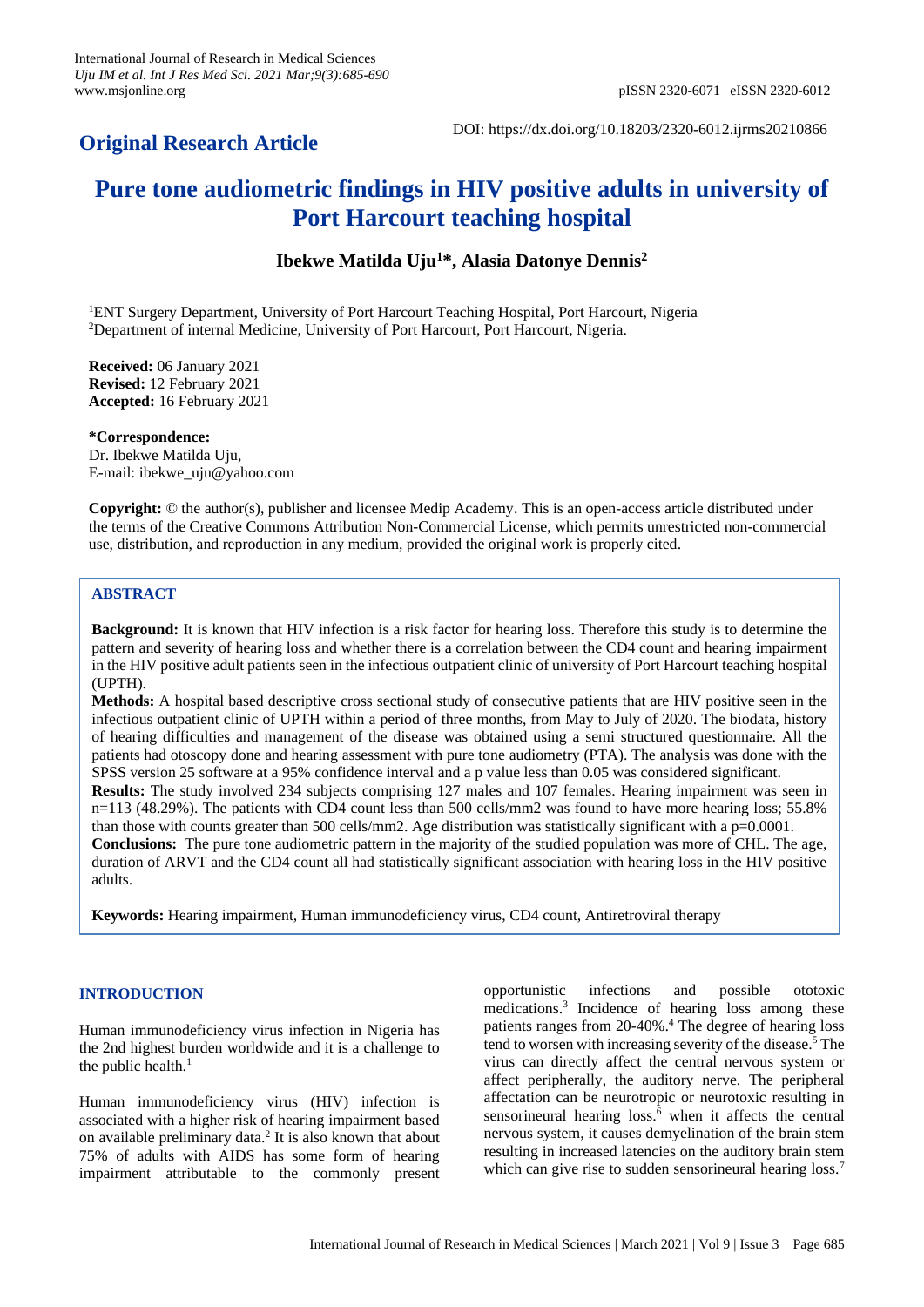It is known that conductive Hearing loss (CHL) was commoner in children with HIV while sensorineural hearing loss (SNHL) was commoner in adults with HIV however even in adults HIV can also be associated with conductive hearing loss.<sup>2</sup> This is because the middle ear in these patients are often susceptible to invasion by organisms and inflammations resulting from a blockage of the Eustachian tube opening from the generalized lymphadenopathy common in these patients. $2,8$  There is also a defective mechanism of chemotaxis and phagocytosis resulting in otitis media and conductive hearing loss.<sup>9</sup>

In HIV, there is poor humoral and cell mediated immunity which could lead to increase in opportunistic infections such as meningitis which could also affect hearing.<sup>10</sup>

It is also known that the CD4 count is an indicator of the degree of immunosuppression, therefore severity of disease invariably affects the level of hearing in these patients.<sup>11</sup> Low CD4 count has been associated with neural degeneration in HIV infected individuals.<sup>12</sup> The CDC classified HIV into stages; 1, 2 and 3. Stage 3 is the greatest HIV disease severity with CD4 count of less than 200. Higher prevalence of sensorineural hearing loss has been noted in those with this stage 3 disease.<sup>13</sup>

The ART and some ototoxic medications used in treating some of the opportunistic infections have been implicated also in hearing loss in these patients.  $4,14,15$  in a particular study, 89% of HIV positive patients on ART was found to be hearing impaired in comparison to 61% of those that though seropositive, were yet to commence on ART. These patients on ART were also found to have higher hearing thresholds.<sup>16</sup> It is postulated that the hearing loss in the HIV positive patients not yet on ART could likely be due to direct effect of the virus on the auditory system.<sup>17</sup> While that in the patients already on ART is thought to be in addition to direct viral invasion, opportunistic infections and /or ototoxicity.<sup>18</sup> The HAART which are the latest form of treatment in these patients have been postulated by many researchers as being possible ototoxic.<sup>18,19,20</sup> However, some others have found no correlation between ototoxicity and HAART.<sup>21</sup>

Improved nutrition and medical care have all made this infection to move from being a terminal condition to a more chronic health problem with increased life expectancy therefore requiring a long term hearing care.<sup>5</sup> This study therefore evaluates the Pure tone hearing thresholds, the pattern and severity of hearing loss and whether there is a correlation between the CD4 count and hearing impairment in the HIV positive adult patients seen in the infectious outpatient clinic of university of Port Harcourt teaching hospital (UPTH).

## **METHODS**

A hospital based descriptive cross sectional study of consecutive patients that are HIV positive seen in the infectious outpatient clinic of UPTH within a period of three months, from May to July 2020.

The biodata, history of hearing difficulties and management of the disease was obtained using a semi structured questionnaire. All the patients had otoscopy done and hearing assessment with pure tone audiometry (PTA). The PTA was carried out from frequencies of 250 through 8000Hz for each ear in a quiet room with ambient noise at 20 to 30dB HL determined with a sound pressure meter. Diagnosis of impairment was done using WHO classification and ASHA 1981 modification that is based on Pure Tone Average calculated from air conduction thresholds using values from frequencies at 500, 1000 and 2000Hz. Values ranging from 0 to 25 dB are considered normal level of hearing. 26-40db=mild hearing impairment. 41-55db=moderate hearing impairment. 56- 70=moderately severe hearing impairment. 71- 90db=severe hearing impairment. 90+ db=profound hearing impairment. These were used to determine the degree of hearing impairment. Informed consent was obtained from all the subjects and approval was sought and obtained from the hospital ethical committee for the study.

Patients who had otologic problems or hearing loss prior to the diagnosis of HIV were excluded from the study. Only the patients that gave their informed consent were included in the study.

#### *Sample size calculation*

This is determined using the Cochrane formula with a prevalence of 20% from an earlier study by Fasunla et al in Ibadan.<sup>22</sup>

$$
n = pq \div (e \div 1.92)2
$$

where n is the sample size.  $P =$  prevalence = 20

$$
q = 100-p = 100-20 = 80
$$

 $e = \text{precision of } 5.5\%$ ; 1.96 = standard deviation of 95% significant level.

$$
20 \times 80 \div (5.5 \div 1.96)2 = 203
$$

 $Na = n \div 1 - non - response = 225.5$ 

Adjusting for nonresponse rate of  $10\% = 203$ . Na is approximated to 230. Therefore, a sample size of at least 230 will be adequate for the study.

## *Statistical analysis*

The analysis was done with the statistical package for social sciences (SPSS) version 25 software at a 95% confidence interval and a p-value less than 0.05 was considered significant. All variables were presented in means, frequencies and percentages as appropriate. The differences in continuous variables were compared using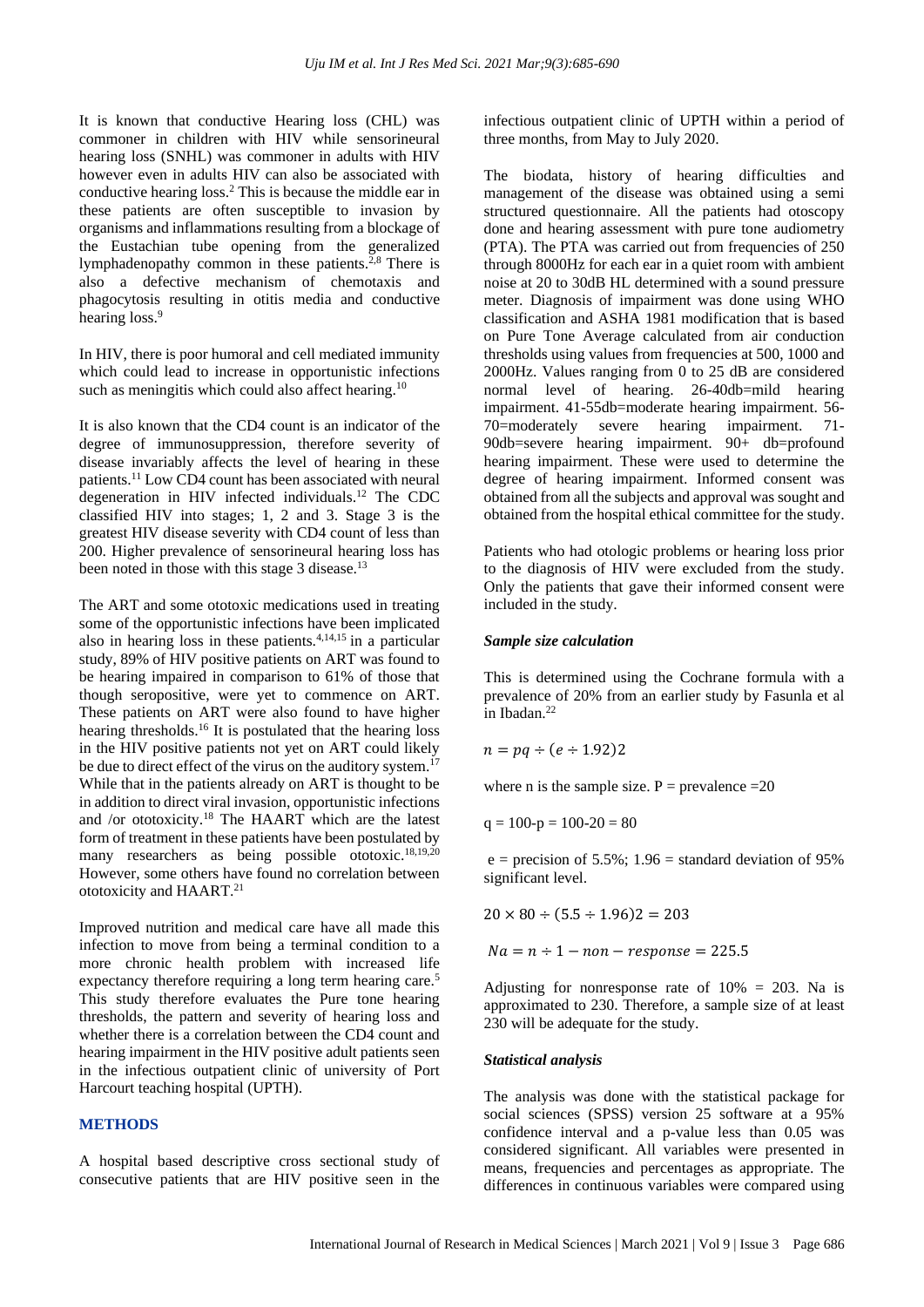the t-test and the association of duration of treatment, demographic factors, CD4 count and severity of hearing impairment was assessed using the chi-square analysis.

# **RESULTS**

The study involved 234 subjects comprising 127 males and 107 females, giving a male to female ratio of 1.2:1. Age group 40-49 years made up 45.3% of the population. The least was age 60-69 years with 0.4%. Majority of these patients (50.9%) have been on ARV therapy for 6-10 years. Table1. Hearing impairment was seen in n=113 (48.29%) Figure 1. More males had hearing impairment than females but this was not significant statistically. However age distribution showed age range 50-59 to have more hearing impairment compared to other age groups; 38.1% this was statistically significant with a p=0.0001. The patients that have been on ARVT for 1-5 years have more hearing impairment; 41.6% while those that have been on treatment for 11-15 years had the lowest percentage of hearing loss, 10.6%. There is a statistically significant difference between the treatment duration and hearing loss Table 2.

#### **Table 1: Demographic distribution.**

|                                | <b>Frequency</b><br>$(n=234)$ | <b>Percent</b><br>$(\%)$ |  |
|--------------------------------|-------------------------------|--------------------------|--|
| Gender                         |                               |                          |  |
| Male                           | 127                           | 54.3                     |  |
| Female                         | 107                           | 45.7                     |  |
| Age-groups<br>(years)          |                               |                          |  |
| 30-39                          | 73                            | 31.2                     |  |
| 40-49                          | 106                           | 45.3                     |  |
| 50-59                          | 54                            | 23.1                     |  |
| $60 - 69$                      | 1                             | 0.4                      |  |
| <b>Duration of ARV</b> (years) |                               |                          |  |
| $1 - 5$                        | 52                            | 22.2                     |  |
| $6 - 10$                       | 119                           | 50.9                     |  |
| $11 - 15$                      | 43                            | 18.4                     |  |
| >15                            | 20                            | 8.5                      |  |



**Figure 1: Prevalence of hearing impairment.**

# **Table 2: Relationship of hearing impairment and demographic data.**

|                                | <b>Hearing</b><br><i>impairment</i><br>$(n=113, %$ | Normal<br><b>Hearing</b><br>$(n=121, %$ | Chi-<br>square<br>(p value) |  |
|--------------------------------|----------------------------------------------------|-----------------------------------------|-----------------------------|--|
| Gender                         |                                                    |                                         |                             |  |
| Male                           | 63 (55.8)                                          | 64 (52.9)                               | 0.19                        |  |
| Female                         | 50(44.2)                                           | 57(47.1)                                | $(0.661)$ **                |  |
| Age-groups (years)             |                                                    |                                         |                             |  |
| 30-39                          | 36(31.9)                                           | 37(30.6)                                |                             |  |
| 40-49                          | 33 (39.2)                                          | 73 (60.3)                               | 34.83                       |  |
| 50-59                          | 43 (38.1)                                          | 11(9.1)                                 | $(0.0001)$ *                |  |
| $60 - 69$                      | 1(0.9)                                             | 0(0.0)                                  |                             |  |
| <b>Duration of ARV (years)</b> |                                                    |                                         |                             |  |
| $1 - 5$                        | 47 (41.6)                                          | 5(4.1)                                  |                             |  |
| $6 - 10$                       | 34(30.1)                                           | 85 (70.2)                               | 84.00                       |  |
| $11 - 15$                      | 12(10.6)                                           | 31(25.6)                                | $(0.0001)*$                 |  |
| >15                            | 20(17.7)                                           | 0(0.0)                                  |                             |  |

\*statistically significant (p<0.05), \*\* not statistically significant  $(p<0.05)$ 

# **Table 3: Relationship of CD4 and Hearing impairment.**

| Cells/MM <sup>2</sup> | <b>Hearing</b><br>impairment<br>$(n=113, %$                                                          | <b>Normal</b><br><b>Hearing</b><br>$(n=121, 2)$ | Chi-<br>square<br>(p value) |
|-----------------------|------------------------------------------------------------------------------------------------------|-------------------------------------------------|-----------------------------|
| CD4 count             |                                                                                                      |                                                 |                             |
| >500                  | 50 (44.2)                                                                                            | 24 (19.8)                                       | 16.10                       |
| < 500                 | 63(55.8)                                                                                             | 97(80.2)                                        | $(0.0001)$ *                |
|                       | $*D: \mathcal{L}_{\text{m}} \to \mathcal{L}_{\text{m}}$ is definited in the standard $(\pi, \theta)$ |                                                 |                             |

\*Difference is statistically significant (p<0.05)

## **Table 4: Distribution of PTA.**

| <b>PTA Pattern</b>                    | Frequency | <b>Percentage</b> |
|---------------------------------------|-----------|-------------------|
| <b>Conductive hearing loss.</b>       | 75        | 32.05             |
| <b>Sensorineural hearing</b><br>loss. | 35        | 14.96             |
| <b>Mixed hearing loss.</b>            |           | 1.28              |
| Normal hearing.                       | 121       | 51.71             |
| Total                                 | 234       | 100.00            |

The patients with CD4 count less than 500 cells/mm2 was found to have more hearing loss; 55.8% than those with counts greater than 500 cells/mm2. The difference is statistically significant. Table 3. The PTA pattern showed 32.05% had Conductive hearing loss (CHL) while mixed hearing loss was least with 1.28% and 51.7% had normal hearing. Table 4. The degree of hearing impairment was mild hearing loss in the majority of the subjects for both the sensorineural and the conductive hearing loss. Unilateral hearing loss occurred more than the bilateral for all the types of hearing loss recorded. No statistically significant difference was noted however.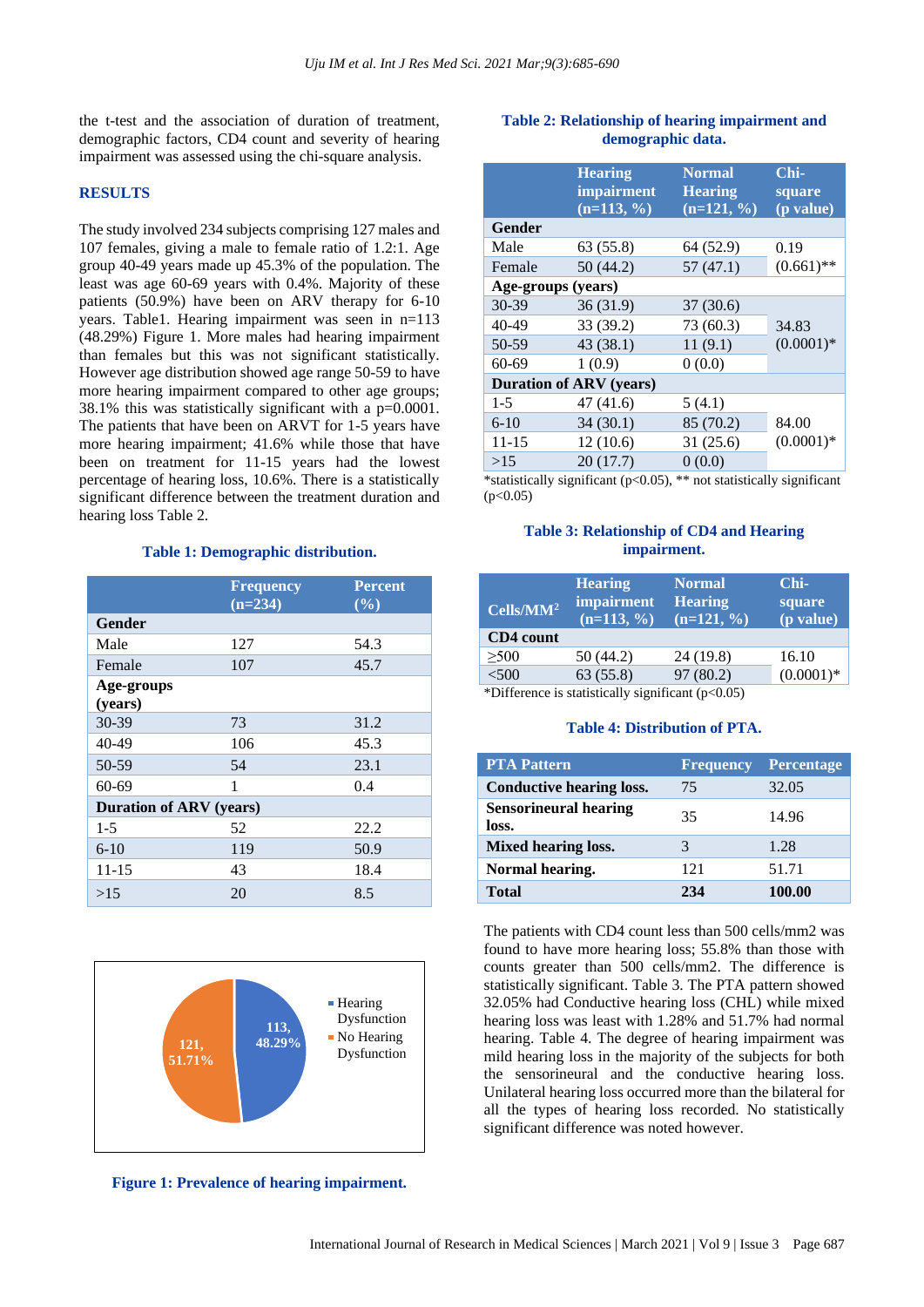| <b>Severity</b> | SNHL N, $(\%$     |           |                   | Conductive N, $(\% )$ |            |                  |
|-----------------|-------------------|-----------|-------------------|-----------------------|------------|------------------|
|                 | Right             | Left      | <b>Bilateral</b>  | <b>Right</b>          | Left       | <b>Bilateral</b> |
| Mild            | 3(25)             | 2(9.52)   | 1(20)             | 24(80)                | 17(53.13)  | 8(61.54)         |
| <b>Moderate</b> | 7(58.33)          | 11(52.38) | 3(60)             | 4(13.33)              | 14 (43.75) | 5(38.46)         |
| <b>Severe</b>   | 2(16.67)          | 8 (38.1)  | 1(20)             | 2(6.67)               | 1(3.13)    | 0(0)             |
| <b>Total</b>    | 12(100.0)         | 21(100.0) | 5(100.0)          | 30(100.0)             | 32(100.0)  | 13(100.0)        |
| Chi-square      | $2.66(0.6152)$ ** |           | $7.84(0.0985)$ ** |                       |            |                  |
| (p value)       |                   |           |                   |                       |            |                  |

#### **Table 5: Distribution of severity of hearing impairment**.

\*\* not statistically significant (p>0.05).

#### **DISCUSSION**

The study involved 234 subjects with 113 among them having hearing impairment. This represented 48.29% prevalence of hearing impairment in this study. This prevalence in contrast is higher than that found in an earlier study in Cameroun; 21.7% but it is still within the range of the documented 14-49% earlier and later 20-50% in literature.23,24,25 Zuniga in another earlier study had a higher level of 75%.<sup>3</sup> It was also closer to the findings of 52% by Matas et al.<sup>25</sup> On the other hand, an earlier study in Ibadan Nigeria had a lower prevalence of 33%.<sup>26</sup> These differences are not easily explained. It could be because different criteria and thresholds are used by different researchers to classify hearing impairment. It also depends on whether the best or worse ear was used in the calculation of the PTA. The classification used in the present study was similar to that employed in South Africa by van der Westhuizen et al with slight modification.<sup>4</sup> There was a slight male preponderance similar to the finding of another researcher but the difference was not statistically significant.<sup>27</sup>

The age group distribution of hearing impairment showed appreciable percentages of loss across all the age groups agreeing with the findings of Luque et al that in HIV, there is associated hearing loss with age.<sup>28</sup> The youngest age range 30-39 years had 31.9% of them with hearing impairment. However, the age group 50-59 years were the most affected. The association between age and hearing loss was statistically significant. This finding appears to agree with some researchers that noted that there seems to be an early senescence in patients with HIV infections in order words, an early onset or accelerated aging in terms of auditory structures and functions.<sup>29</sup> it is also possible that in addition to the infection, presbyacusis could have a part in the hearing impairment in these elderly patients.

All the subjects in this study were already on the antiretroviral therapy (ARVT) according to the new guideline that once a patient is diagnosed, treatment should be commenced. It is of note however that those that had been on treatment for the shortest duration; 1-5 years had more hearing impairment. It has been documented that the initial hearing impairment in the HIV positive adults could be as a result of direct damage on the central auditory system by the virus.<sup>6</sup> This in addition to possible ototoxicity from the treatment could explain this finding.<sup>18</sup> The duration of treatment with ARV and hearing loss was statistically significant.

The CD4 count is a measure of the immune status and therefore the stage of the disease and a major indicator of susceptibility to opportunistic infections. In the present study, as expected, the subjects with counts less than 500 cells/mm<sup>2</sup> had more hearing impairments similar to other studies.<sup>30</sup> The relationship of CD4 count and hearing impairment was significant statistically.

In the present study, the commonest type of hearing impairment recorded was conductive hearing loss. This is in contrast to the findings of some earlier works.<sup>24,26</sup> But similar to the work of Alabi et al.<sup>31</sup> This could be because these earlier works in contrast, were mainly on patients with very low CD4 counts- AIDS stage. These are postulated to have more of SNHL because of the progressive decline in their immunologic status and therefore increased chances of opportunistic infections and chances of the neurotropic effects of the virus.<sup>24</sup> Mixed hearing loss (MHL) is not a very common type of hearing loss in the HIV patients; in the present study, only one patient had (MHL) similarly Khoza-shangase recorded none in an earlier study.<sup>30</sup> An appreciable percent of the subjects had normal hearing similar to the finding by khoza- shangase.<sup>30</sup> Most of the subjects had Mild degree hearing loss followed by Moderate loss with no profound loss recorded similar to other studies.<sup>28,32</sup> Unilateral hearing loss was seen more in these patients agreeing with other researchers.27,32 There was no statistically significant difference between the various degree of loss.

## *Limitations*

It was not possible to rule out completely other variables that could affect hearing such as presbyacusis in the older patients. In addition, only the conventional pure tone Audiometer was used in the study therefore frequencies beyond 8000 Hz could not be assessed.

# **CONCLUSION**

The pure tone audiometric pattern in the majority of the studied population was more of CHL with mild and moderate degree of hearing loss. The age, duration of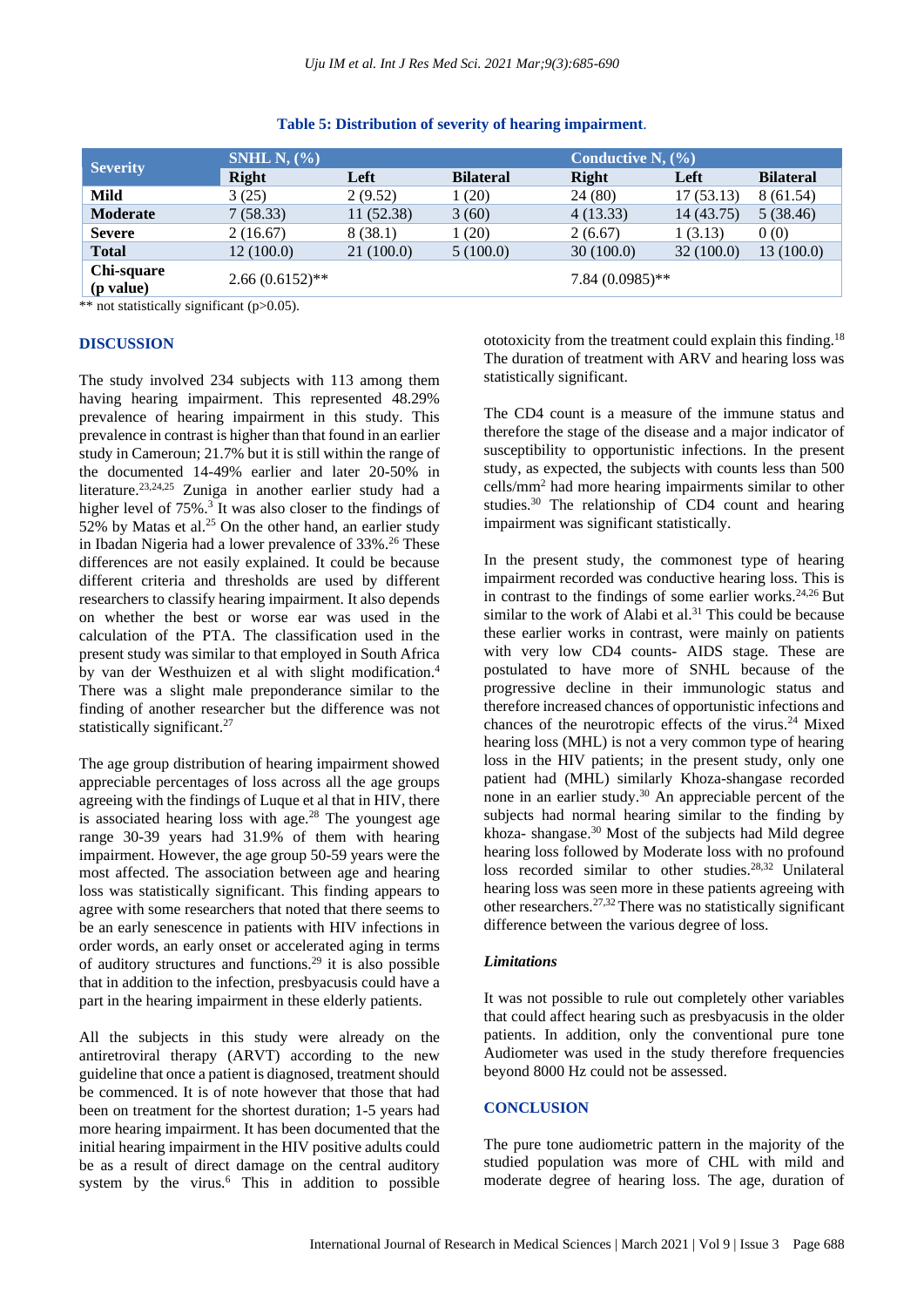ARVT and the CD4 count all had statistically significant association with hearing loss in the HIV positive adults.

## **ACKNOWLEDGEMENTS**

We acknowledge the contributions of Dr Afolabi S.O of BSA hearing center, without whom this work wouldn't have been possible, Mr. Olugbenga Abiodun and Edwin Owujie who were indispensable in the data collection, the entire ENT Surgery department for assisting with the research

*Funding: No funding sources Conflict of interest: None declared Ethical approval: The study was approved by the Institutional Ethics Committee*

# **REFERENCES**

- 1. United States Embassy in Nigeria. Nigeria HIV Fact Sheet. 2011. Http://Photos.state.gov/libraries/ nigeria/231771/Public/Decemberhivfactsheet. Last accessed on 20 December 2020.
- 2. Nakku D, Nyaiteera V, Llowet E, Nanserra D, Nakalema G, Westerg B et al. HIV status and hearing loss among children between 6 and 12 years of age at a large urban health facility in South Western Uganda. Int J Pediatr Otorhinolaryngol. 2017;101:172-7.
- 3. Zuniga J. Communication Disorders and HIV disease. J Int Assoc Physicians AIDS Care. 1999;5(4):16-23.
- 4. Van der Westhuizen Y, Swanepoel de W, Heinze B, Hofmeyr LM. Auditory and ontological manifestations in adults with HIV/AIDS. Int J Audiol. 2013;52(1):37-43.
- 5. Chao C, Czechowicz JA, Messner AH. High prevalence of hearing impairment in HIV-infected Peruvian children. Otolaryngol Head Neck Sur. 2012;146:259-65.
- 6. Schouten JT, Lockhart DW, Rees TS, Collier AC, Marra CM. A prospective study of hearing changes after beginning zidovudine or diagnosing in HIV -1 treatment – naive people. BMC Infect Dis. 2006;6:28.
- 7. Bankaitis evoked potentials. Seminars in Hearing. 1998;19:177-83.
- 8. Pagano MA, Cahn PE, Garau MD, Carlos A, Mangone MD, Hector A et al. Brainstem evoked potentials in human immunodeficiency virusseropositive patients with and without acquired immunodefiency syndrome. Arch Neurol. 1992;49(2):166-9.
- 9. Weber R, Pinheiro Neto CD, Miziara ID, Araujo Filho BC: HAART impact on prevalence of chronic otitis media in Brazilian HIV infected children. Braz J Otorhinolaryngol. 2006;72:509-14.
- 10. Molyneux EM, Tempo M, Kayira K, Bwanaisa L, Mweneychanya J, Njobvu H. The effect of HIV infection on paediatric bacterial meningitis in

Blantyre Malawi. Arch Dis children. 2003;88(12):1112-8.

- 11. Battegay M, Nuesch R, Hirschal B, Kaufmann GR. Immunological recovery and antiretroviral therapy in HIV-1 infection. Lancent Infectious Diseases. 2006;6(5):280-7.
- 12. Pathai S, Lawn SD, Weiss HA, Cook C, Bekker LG, Gilbert CE et al. Increased ocular lens density in HIV- infected individuals with low nadir CD4 counts in South Africa: evidence of accelerated aging. J Acquir Immune Defic Syndr. 2013;63(3):307-14.
- 13. Centers for Disease Control and Prevention. Revised Surveillance case definition for HIV infection-United States. 2014. MMWR Recomm Rep. 2014;63(rr-03):1-10.
- 14. Mata Castro N, Yebra Bango M, Tutor de Ureta P, Villarreal Garcia-Lomas M, Garcia Lopez F. Hearing loss and human immunodeficiency virus infection: study of 30 patients. Rev Clin Esp. 2000;200(5):271-4.
- 15. Reyes-Contreras L, Silva –Rojas A, Ysunza-Rivera A, Jimenez-Ruiz G, Berruecos-Villalobos P, Romo-Gutierrez G. Brainstem auditory evoked response in HIV-infectyed patients with and without AIDS. Arch Med Res. 2002;33(1):25-8.
- 16. Matas CG, Angrisani RG, Magliero FCL, Segrado AAC. Audiological manifestations in HIV positive adults. Clinics. 2014;69(7):469-75.
- 17. Sauvaget E, Kici S, Petelle B, Kania R, Chabriat H, Tran Huy P. Vertebrobasilar occlusive Disorders presenting as sudden sensorineural hearing loss. Laryngoscope. 2004;114(2):327-32.
- 18. Roland Jr JT, Alexiades G, Jackman AH, Hillman D, Shapiro W. Cochlear impantation in human immunodeficiency virus infected patients. Otol and Neurotol. 2003;24(6):892-5.
- 19. Campanini A, Marani M, Mastroianni A, Cancellieri C, Vicini C. Human Immunodeficiency virus infection: personal experience in changes in head and neck manifestations due to recent antiretroviral therapies. Acta Otorhinolaryngol Ital. 2005;25(1):30- 5.
- 20. Simdom J, Wlters D, Bartlett S, Connick E. Ototoicity associated with use of nucleoside analog reverse transcriptase inhibitors: a report of 3 possible cases and review of the literature. Clin Infect Dis. 2001;34(3):2100-2.
- 21. Vieira ABC, Greco DB, Teofilo MMM, Goncalves DU. Manifestacoes Otoneuroloicas associadas e' terapia anti-retroviral. Rev Soc Med Trop. 2008;41(1):65-9.
- 22. Fasunla AJ, Ogunkeyede SA, Afolabi SO. Hearing loss among adolescents on Antiretroviral Therapy: A need for periodic hearing assessment. Ann Ibd Pg Med. 2019;17(1):14-8.
- 23. Bengono G, Binam F, Ndjolo A, Essame Oyono J, Fouda Onana A, Djeugabeng F. La pathologie ORL et L'infection au VIH a' Yaounde. Bull Liais Doc OCEAC. 1999;32(3):15-9.